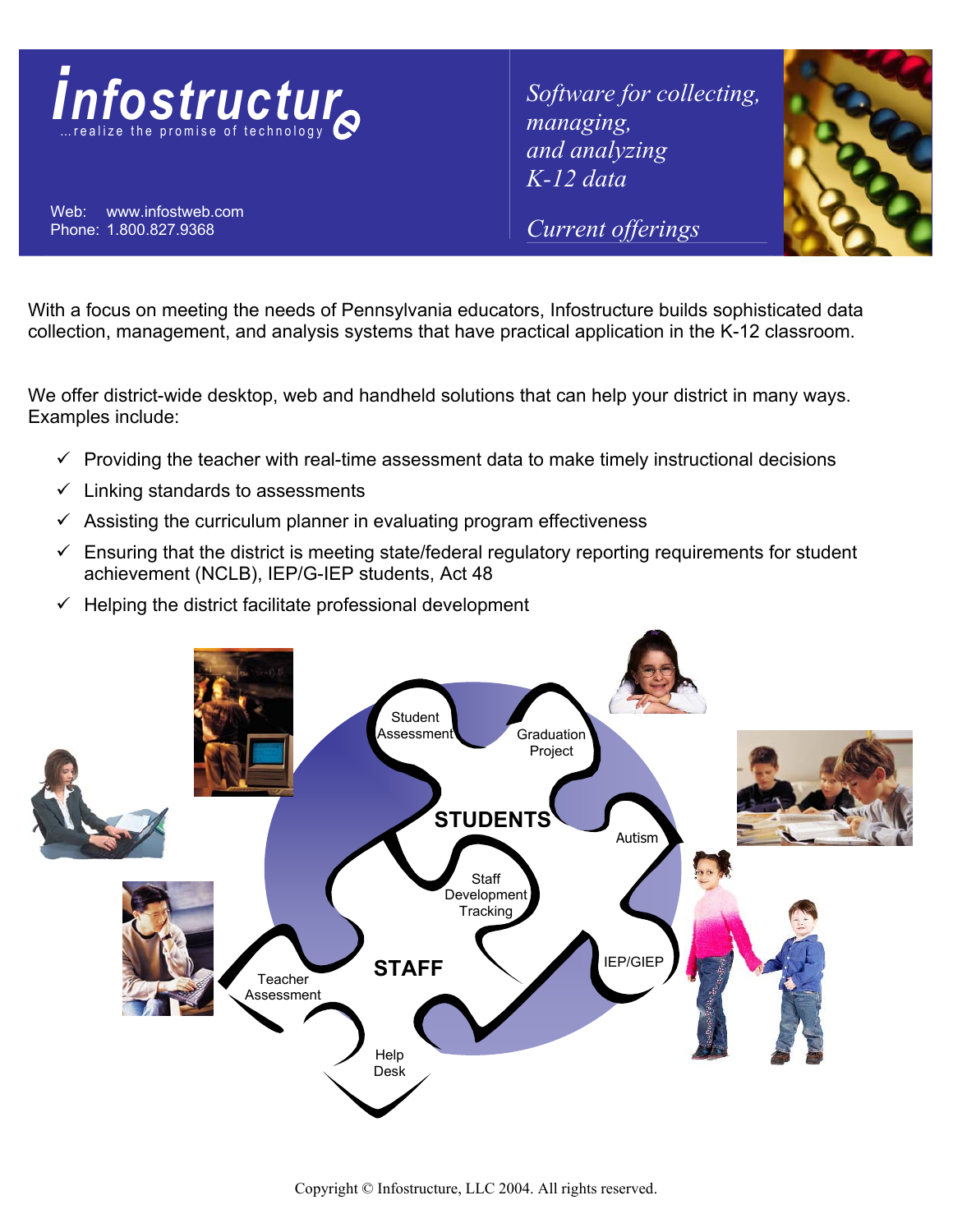## System Requirements

Teacher Workstation:

- $\bullet$  IE v5.0+
- Netscape v6.0+
- Mac or PC

#### Database server:

**Microsoft SQL** 2000 Server

#### Web Server:

• IIS on Win2K+

#### Handheld (optional):

- Palm  $OS V3.5 +$ with 4mb+ RAM
- PocketPC with 4mb+ RAM
- Windows 98se/NT/2K/XP with a sync cradle

#### District Assessment Coordinator Workstation

• Win 98se/NT/2K/XP

## "…I love this system of recording our student data" -Teacher

"We have found that Infostructure's staff understands how to effectively use technology in the K-12 environment."

 - Intermediate Unit Director

**Infostructure** www.infostweb.com 1.800.827.9368

## **► DIMENSIONS ◄**

## **a system for student assessment**

Dimensions is a district-wide solution for maintaining a K-12 Assessment Portfolio for each student in your district, using a variety of assessment instruments (e.g. rubrics, grades, district tests, standardized tests, PSSA, checklists, benchmarks).

#### **Defining and Collecting Assessment Data**

- Build a library of district approved assessments to be used in classrooms across the district
	- Integrates with your student information system so that class lists are always up-to-date
- Import outside scores, such as standardized tests, PSSA, district tests
- Align assessments with National, Pennsylvania or District Standards
- Collect a wide variety of data, such as homework, oral presentations, RELA, Understandings
- Comprehensive security model links teachers to their students
- Data is collected via a web-based interface or an optional handheld computer

#### **Analysis**

- Analyze data at District, School, Grade, Class, or Student level for varying populations of students at a point in time or longitudinally
- Teachers can view data for their classes, including historical K-12 assessment portfolios for their current students
- Administrators can view data for school-wide and district-wide performance
- Analyze data by demographics, standards, and customized groupings
- Use built-in correlation studies to determine if an assessment is an indicator of performance on another assessment
- Results can be exported to other applications
- Ad-hoc query tool allows for freeform data exploration

#### **Making Assessments Relevant**

- Administrators keep up-to-date on student progress at the school and district level
- Teachers use real-time data to make instructional decisions
- District can create standards-based report cards
- District can report district-wide progress to the community through NCLB district report cards

#### **Technology**

- Consolidated multi-year, district-wide database with K-12 history for each student
	- Includes customization for live dynamic link to your Student Information System

|                                                                                 | <b>Query Information</b>                 |                                                                                                                                      |                                                                 |                                                                              |           |                         |                  | <b>Dimensions</b> |               |                |
|---------------------------------------------------------------------------------|------------------------------------------|--------------------------------------------------------------------------------------------------------------------------------------|-----------------------------------------------------------------|------------------------------------------------------------------------------|-----------|-------------------------|------------------|-------------------|---------------|----------------|
|                                                                                 | <b>C</b> Back to Queries                 |                                                                                                                                      |                                                                 |                                                                              |           |                         |                  | 60                |               |                |
| <b>Select Assessment</b>                                                        |                                          | General                                                                                                                              |                                                                 | Assessment<br>Created by: TestUser, NumOne<br>Assessment: Writing Assessment | Grid Type | Columns Students Filter | Value Filter     |                   | Header Filter | S <sub>0</sub> |
| Back to Home Page<br>œ                                                          |                                          |                                                                                                                                      |                                                                 | <b>Available Columns</b>                                                     |           | Add Criteria            |                  |                   |               |                |
| <b>Assessments by Subject A</b>                                                 |                                          |                                                                                                                                      | Student Name<br>Content<br>Organization<br>Style<br>Conventions |                                                                              |           |                         |                  |                   |               |                |
|                                                                                 |                                          |                                                                                                                                      |                                                                 |                                                                              | Field     |                         | <b>Direction</b> |                   |               |                |
|                                                                                 |                                          |                                                                                                                                      | Focus                                                           |                                                                              |           |                         | Ascending v      |                   |               |                |
| ⊟~English<br><b>E-[General]</b>                                                 |                                          |                                                                                                                                      | Remove Criteria                                                 |                                                                              |           |                         |                  |                   |               |                |
| <b>⊟</b> Reading<br>~25 Book Standard<br>Developmental Reading Assessment (DRA) |                                          |                                                                                                                                      | Run Query                                                       |                                                                              |           | Save                    | Save As          | Delete            | Cancel        |                |
| -Guided Reading Level<br>Intermediate Reading Baseline                          | <b>Criteria Summary</b>                  |                                                                                                                                      |                                                                 |                                                                              |           |                         |                  |                   |               |                |
| 由 Writing                                                                       | Query Name: Elementary Writing - Content |                                                                                                                                      |                                                                 |                                                                              |           |                         |                  | Update            |               |                |
|                                                                                 |                                          |                                                                                                                                      |                                                                 | Assessment: Writing Assessment                                               |           |                         |                  |                   |               |                |
|                                                                                 |                                          | Grid:<br>Scores 1<br>Columns:<br>Student Name, Focus, Content, Organization, Style, Conventions<br>Students:<br>Grade(s): 03, 04, 05 |                                                                 |                                                                              |           |                         |                  |                   |               |                |
|                                                                                 |                                          |                                                                                                                                      |                                                                 |                                                                              |           |                         |                  |                   |               |                |
|                                                                                 |                                          | Values:                                                                                                                              |                                                                 | $Content = 1$                                                                |           |                         |                  |                   |               |                |
|                                                                                 |                                          | Header:                                                                                                                              |                                                                 | Type of Writing = Informational                                              |           |                         |                  |                   |               |                |
|                                                                                 |                                          | Sort:                                                                                                                                |                                                                 | Focus (Ascending)                                                            |           |                         |                  |                   |               |                |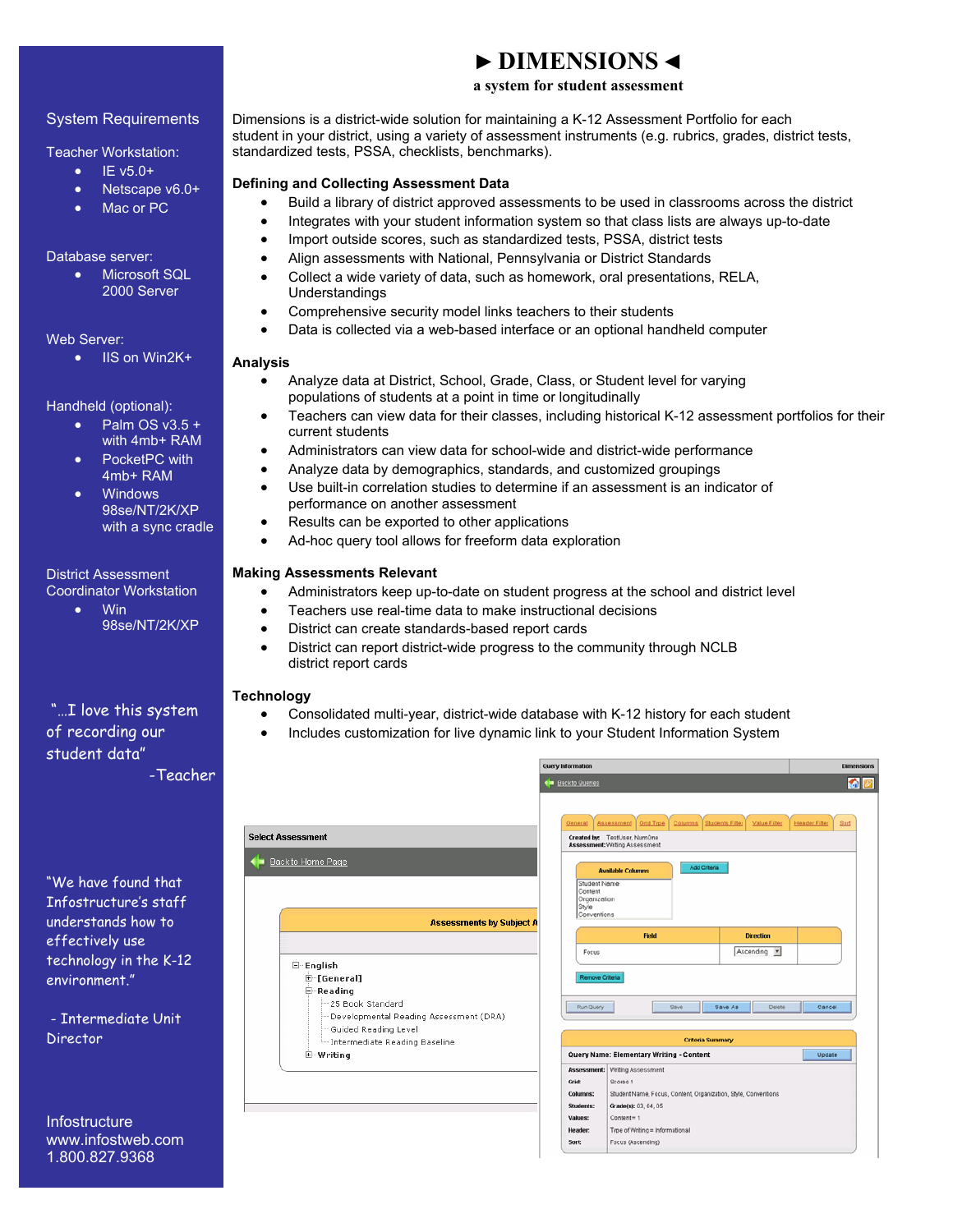## **► DIRECTIONS ◄**

#### **a Pennsylvania-compliant special education management system**

Directions is district-wide solution to manage the process of tracking and reporting all of the data related to students in your special education and gifted education programs. From Permission to Evaluate, to creating the IEP/G-IEP, to progress reporting, Directions helps your staff create Pennsylvania-compliant forms, meet regulatory deadlines, and submit PennData electronic reports.

#### **Data**

- Generates all Pennsylvania-required documents for Special Education (Chapter 14) such as IEP, NOREP, Invitation, ER, Permission to Evaluate
- Generates all Pennsylvania-required documents for Gifted Education (Chapter 16)
- Maintains multiple years of documents/data for all students in your district
- Comprehensive goal bank that is tied to your curriculum and organized by subject area, life skill, and grade level
- Progress reporting to provide periodic updates on student progress

#### **Communication**

- Improves communication between teachers and counselors though email alerts and shared electronic access to documents
- Professional quality documents improve communication between teachers and parents

#### **Compliance**

- Project management to ensure tracking of compliance for time-dependent tasks
- District-created templates for To Do lists
- Reminders for due dates
- PA compliant documents
- Generates data for PennData reporting

#### **Ease of Use**

- District-defined drop downs and phrase pickers for commonly used text
- Supports rich-text formatting (e.g. bullets, indents, bold/italic) of freeform text
- District-defined help that allows you to provide teachers with district policies & procedures and best practices information from within Directions
- Integrates with your student information system so that demographics are always up-to-date
- Integrated security to define those who will have rights to view or edit data.
- Print all or part of any document



#### System Requirements

User Workstation:

• Windows

98se/NT/2K/XP

Database server:

.

• Microsoft SQL 2000 Server

"Infostructure has interacted well with our staff. They are respectful of our deadlines and budget, and they have provided us with the personalized service we need."

- Superintendent

"They have earned our unqualified recommendation."

- Director of Curriculum

**Infostructure** www.infostweb.com 1.800.827.9368